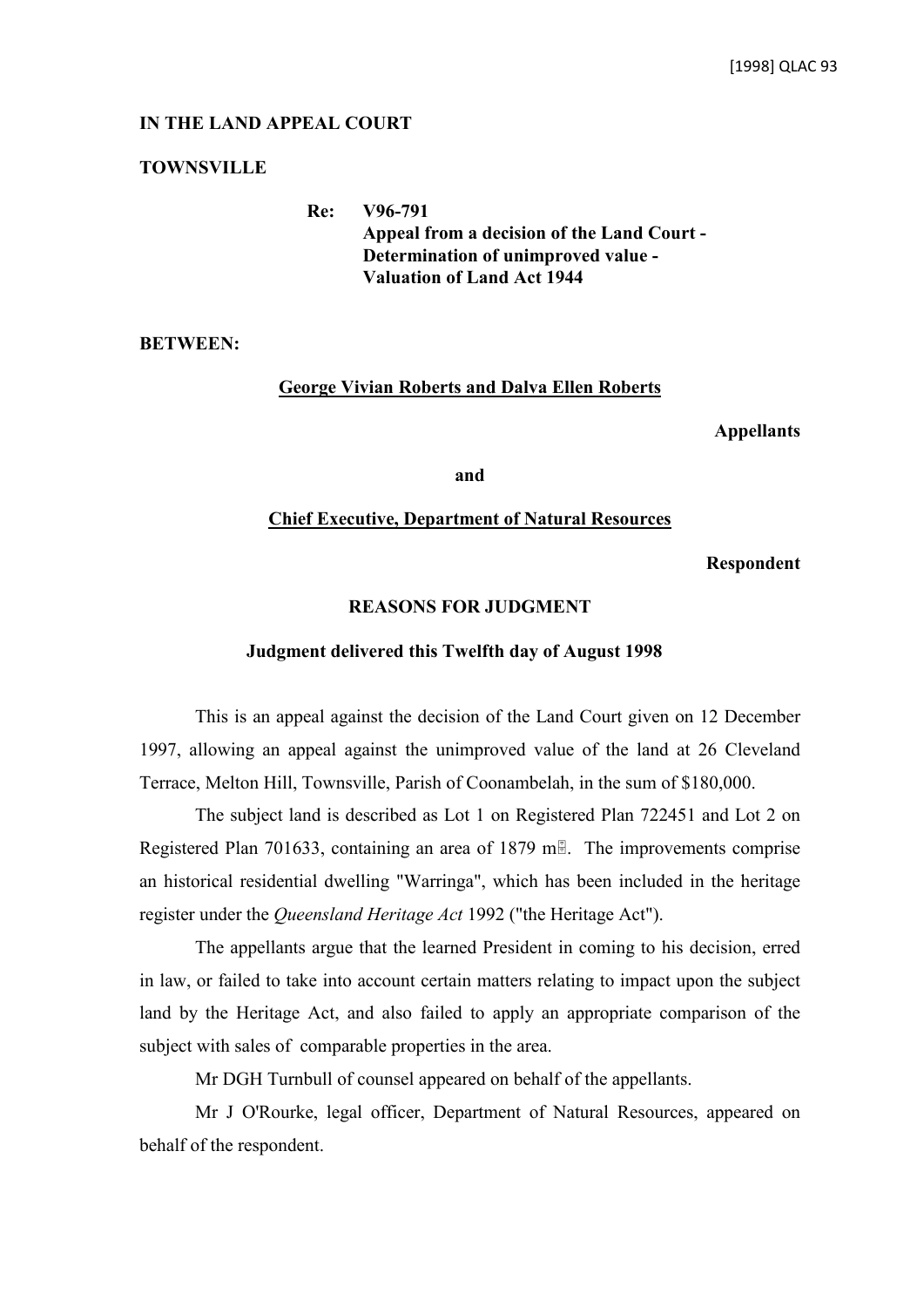### **Background**

The Chief Executive, Department of Natural Resources, determined the unimproved value of the subject land at 1 January 1996 to be \$160,000 but subsequently amended the valuation to \$200,000. The owners unsuccessfully objected to that valuation. An appeal was filed in the Land Court from the Chief Executive's decision on objection. In the Notice of Appeal, the appellants' opinion of unimproved value was stated as \$115,000. Following a hearing in Townsville the learned President of the Land Court allowed the appeal and determined the unimproved value as \$180,000. That decision was based on the finding that the unimproved value was not adversely affected by the restrictions imposed by the Heritage Act. It was from that decision that the appellants have appealed to this Court.

At the hearing before this Court the appellants conceded that they did not intend to pursue the second limb of their appeal in respect of the comparison of sales of other parcels in the area. The appeal deals solely with the impacts of the Heritage Act upon the unimproved value of the subject.

It is agreed by both parties that the dwelling on the subject land has been registered as an historic building under the Heritage Act, and is currently identified as a building to be preserved under the "Development Control Plan No. 2 - Melton Hill, Stanton and North East Castle Hill Slopes" of the Townsville City Council ("the Council"). The subject land is zoned "Residential 3" under the Town Plan of the Townsville City Council of 26 September 1994, and effective at the date of valuation.

Under s.33(1) of the Heritage Act the penalties for carrying out any development in relation to a registered place, without the approval of the Council, are defined, and constitute a major deterrent. In the event of any proposed development having a substantial effect on the cultural heritage significance of the registered place, s.34(3) of the Heritage Act establishes procedures for an application to be required to be publicly notified, and for the invitation of public representations.

In considering any application for development of a heritage place the Council must consider the effect of any such development, and may only grant approval for the work "if there is no prudent and feasible alternative to carrying out the development" (s.35(2)). Such decisions are then subject to review by Council (s.36(1)), and if the applicant is dissatisfied he may then appeal to the Planning and Environment Court  $(s.36(6))$ .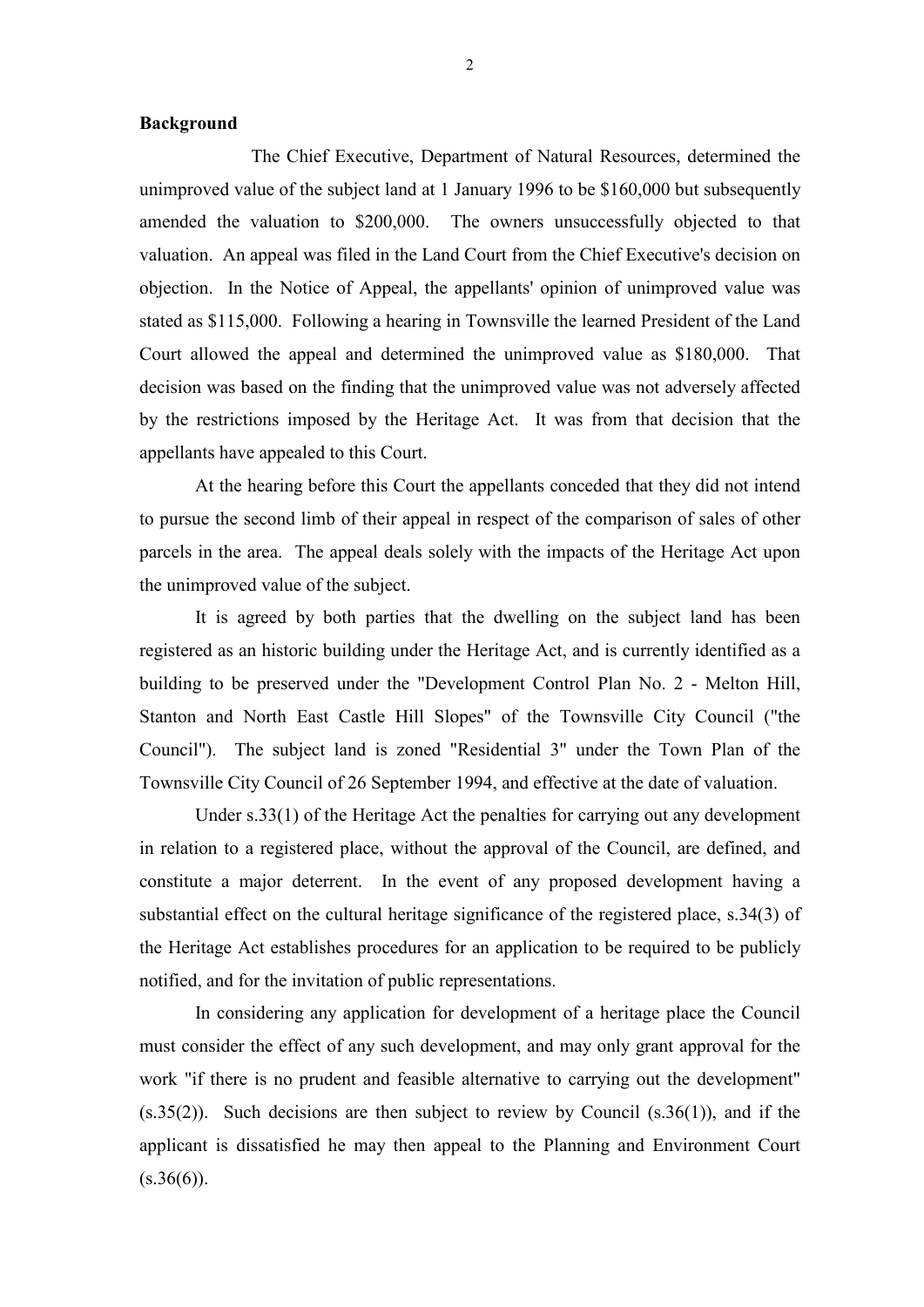While the provisions of the Heritage Act apply to a registered place under that Act, protection to the physical environment of the area of the subject has been further extended to surrounding parcels under the local authority's Development Control Plan No. 2. That plan establishes a planning regime for the preservation of the heritage residences in certain selected areas in order to preserve the architecturally and historically significant traditional residential styles of North Queensland from late 19th century. The impact of the provisions of Development Control Plan No. 2 in s.52 (Precinct 2 - Melton Crest) is to require surrounding developments to be of a style which will blend visually with the historical character of the precinct and which will not intrude upon any historical buildings. In the case of the area including the subject land, any adjoining buildings are to be restricted to a maximum of 2 storeys in height.

The resulting impact of the above planning restrictions is that a registered historic building is not only subject to tight development controls upon its own structures, but also provides an envelope of limitations upon the surrounding parcels.

While the respondent agreed that the subject land is impacted by the heritage listing, he claims that the effect of s.17 of the *Valuation of Land Act* 1944 ("the Valuation Act"), requiring that the subject be valued as a single residence site with any higher use of the land ignored, establishes its highest and best use. Because of the residential nature of the heritage listing, and in the absence of any direct sales evidence to demonstrate some detriment in the valuation as a consequence of such listing, the respondent argues that the Heritage Act had no effect upon the unimproved value of the subject. The learned President agreed with that conclusion.

However the appellant argues that, because of the heritage listing, the owner of the subject land does not have the same freedom for the use of the land that is inherent in a property free of any such heritage requirement.

Such a statutory restriction is likely to vary from site to site, and may have either a positive or negative resulting impact upon the value of a heritage listed property. However what must be recognised is that such a statutory restriction does exist, and prima facie must impact on the resultant value of the property. The consequence of the heritage listing is therefore a separate consideration to the effect of s.17 of the Valuation Act which applies to all single residence sites.

In the course of his submissions, counsel for the respondent conceded that a heritage listing attaches to the land. This concession is in line with the principle enunciated in *The Valuer-General ats Queensland Club* (13 QLCR 207 at p.221) and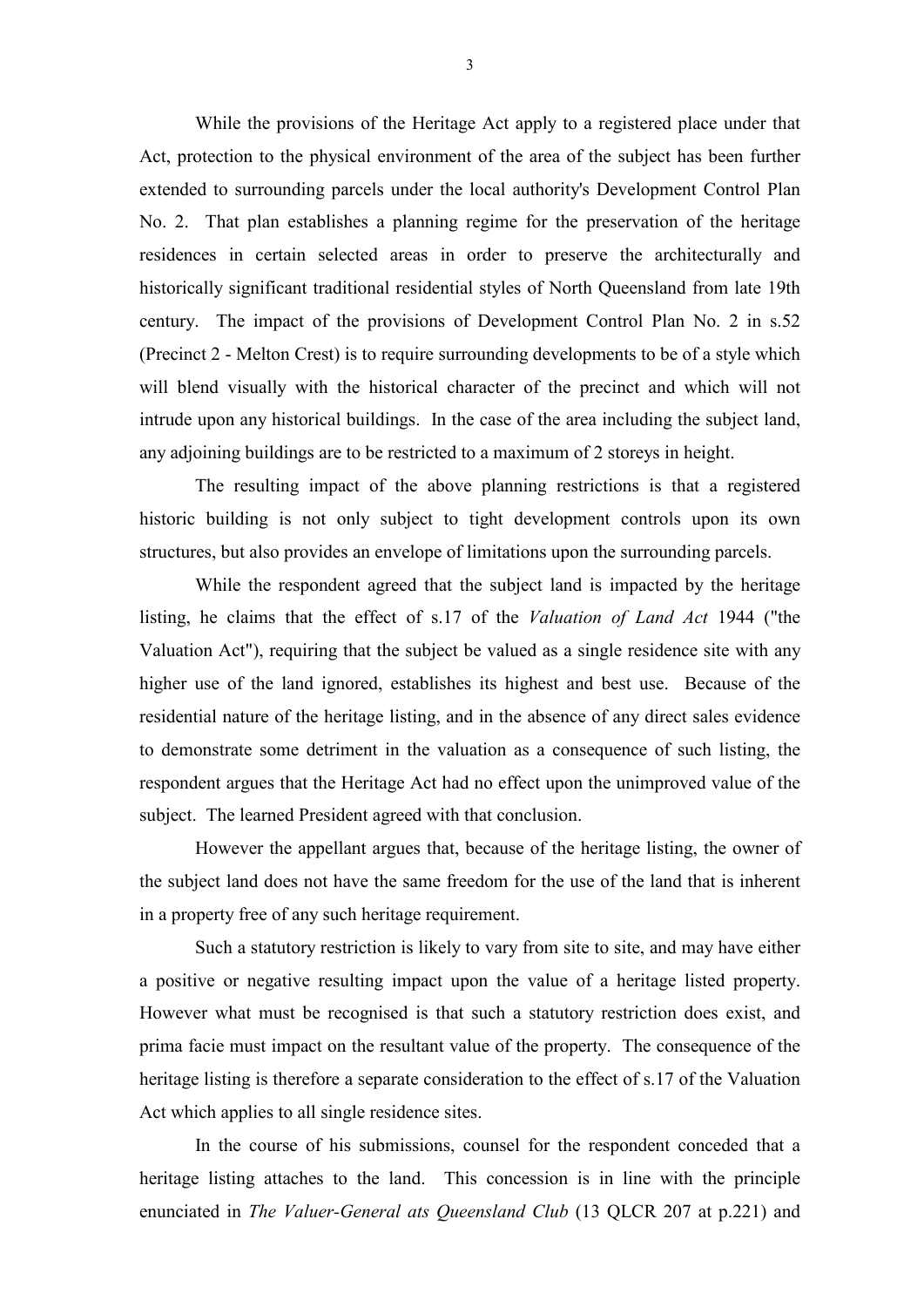*Ballow Chambers v. The Valuer-General* (14 QLCR 422 at pp.433-4). Thus, the effects of the heritage listing have to be considered in any determination of the unimproved value of the land.

In determining that the unimproved value was not affected by the restrictions imposed by the Heritage Act, the learned President relied on two bases:

firstly, the applicant did not produce any **sales** evidence to prove that the statutory restrictions would affect the price that a prudent purchaser would pay (Appeal Record at  $p.10$ ; and

secondly, Mr Noakes' evidence that there was a ready demand for old Queensland homes which resulted in his opining that the subject's unimproved value was not affected by the restrictions (Record at p.10 (Reasons), at p.55/30 (evidence)). (Mr Noakes was the valuer responsible for the Chief Executive's valuation).

In our view, the learned President erred in so holding.

Certainly there is no sales evidence but that is to be expected given that the listed residential properties in Townsville are only four in number and none have been recently sold (Record at p.55/20). The traditional approach of applying comparative sales is therefore not available.

The absence of sales evidence does not preclude the Court from making an assessment of an adverse impact. Any Court faced with an obligation to make an assessment, whether it be of damages or as here, of value, must rely on such evidence as is available. As Devlin J said in *Biggin v. Purmanite* ((1951) 1 KB 422 at p.438), "Where precise evidence is obtainable, the court naturally expects to have it, but where it is not, the court must do the best it can." The phrase "difficulty of proof does not dispense with necessity of proof" used by Atkinson J in *Aerial Advertising Co. v. Batchelor's Peas* ((1928) 2 All ER 788 at p.796) is particularly applicable to the situation in which the learned President found himself.

Prima facie, the imposition of a heritage listing imposes restrictions in limitations on the owner's use of the land. It follows that two blocks side by side, in all respects identical save that one is heritage listed, would most likely have different values. Bearing in mind the task at hand is to determine the unimproved value of the land looking at it as though the dwelling "Warringa" never existed, seeing the land in its virgin state but as presently zoned and with all the statutory restrictions imposed by the Heritage Act.

The starting point is to look at the statutory restrictions. At least with regard to the improved property some of these could possibly have been assessed in financial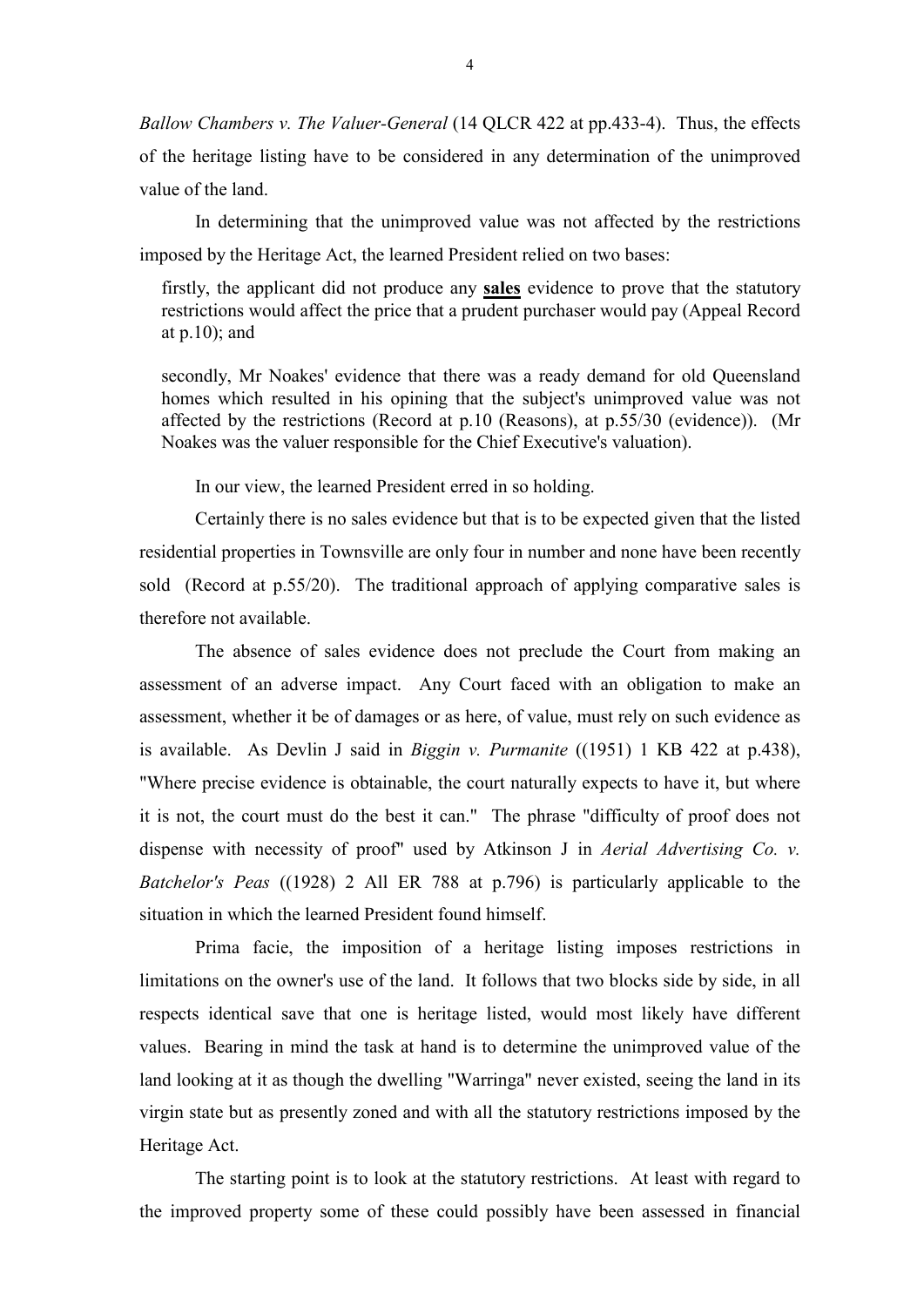terms e.g., increased cost of maintenance capitalised over the expected life of the building. Others would not be susceptible to any arithmetic approach e.g., the loss of control over removal of the building, extensions to and renovations of the building, the planting of trees etc. There is also loss of time and inconvenience in having to deal with and take directions from the staff of the Heritage Council. Some evidence was given by Mr Roberts as to the increased cost of maintenance and repairs to the building because of a need to comply with higher standards but this was by no means intended as the identification of financial detriment.

It is important to note that these restrictions are imposed not for the benefit of the property owner but for the whole of the community (*Queensland Heritage Act* 1992 s.3(2)b - " $\ldots$  seek to achieve the greatest sustainable benefit to the community  $\ldots$ ").

Against the financial detriment attendant upon these restrictions there must be weighed any evidence of enhancement to the owner. In this regard, both in the hearing before the learned President and again before us, suggestions were made that the fact of a property being heritage listed might cause it to be more sought after and to have a higher value. This was dealt with by Mr Noakes not in his report but in his oral evidence in the following terms (p.51 of the record):

"I think in this particular area, considering the unique nature of Melton Hill and I also examined sales in Stanton Hill, looking for some indication as to the way the market perceived the heritage issue and what I found was that first of all for historic or for what may be termed loosely as a Queenslander, that style of house which is fairly unique to Queensland and North Queensland that there was a strong demand for properties of this nature and I found that people that purchase them, their intention was not to have disputed the likes of the Heritage Act, but basically to go along with it. I couldn't find any conflict between that sort of situation of the difference in value, the prices paid, I couldn't discern anything that I could attribute to either the property or to the land, I think the fact that Melton Hill and Stanton Hill are fairly unique inner city areas, the circumstances are such that these properties and listing could in fact add to the value of them when you consider the locality and the limited nature of that land being available."

When challenged in cross-examination why he had not produced the details of his analysis of sales which led him to that opinion he commented (at p.54 of the record):

"I did not carry out an extensive analysis, I carried out a market survey, I examined the sales and I was unable to ascertain from those sales any movement to suggest that the heritage listing is a detriment on the value.

Well, can you provide the court, can you provide now to us that information that led you to that conclusion?-- No I can't.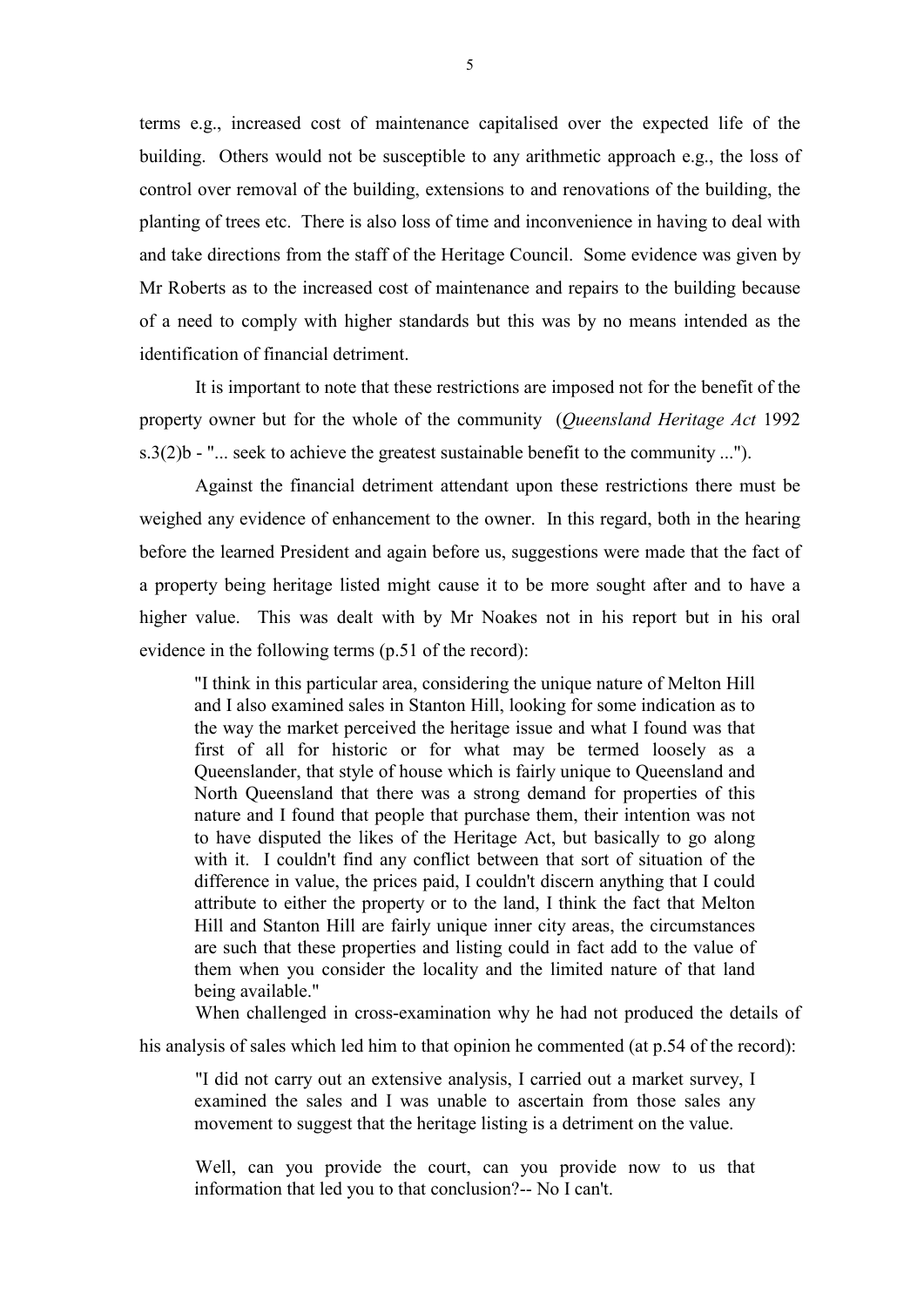You say it's supported by sales evidence, I mean can you help the court?-- No I am not saying it is supported by sales evidence, I'm saying I examined sales, I couldn't find any evidence to suggest that heritage listing is a detriment to value."

Mr Noakes' opinion unsupported by any examinable facts is of little weight. Properly understood it goes little further than saying in the sales that he examined he could find no evidence to suggest heritage listing was a detriment. This is not surprising since it was a fact that there were no sales of heritage listed property. Relevantly it does not go to providing any evidence of enhancement in this case.

The learned President was correct in identifying that the onus of proving any adverse effect of heritage listing is upon the appellants. We disagree however with his finding that the appellants have not produced any proof of their assertion. They certainly produced no sales evidence to support their assertion but there is ample other evidence of financial detriment as is referred to above. There is no direct evidence of any enhancement in value and that is a matter which the respondent clearly bears an evidential burden to show that it exists. More is required than merely raising the possibility of some enhancement. It was not put either to Mr Roberts or to Mr Eales (the appellants' valuer) in cross-examination that there was any enhancement in value of the subject land by reason of its being heritage listed, apart from some vague suggestion that in various instances the Townsville City Council has made a contribution to painting some such places.

Quite apart from the lack of evidence, it was argued on behalf of the appellants that even if there was evidence of enhancement, by reason of the listing, that enhancement would relate to the structure only, resulting in an increase in the value of the improvements and not in the unimproved value of the land. Similarly it might be argued that in the analysis of an improved sale of a heritage listed property any alleged detriment might be restricted to the added value of the structures (improvements) (see s.5(1) Valuation Act.

In the circumstances of this case it seems to us there is simply no evidence of enhancement that arises for consideration and consequently there was no offset to the financial detriment to the land as a result of the imposition of the heritage listing. Consequently some allowance must now be made by reducing the amount of \$180,000 which the learned President assessed as being the unimproved value of the land not affected by heritage listing.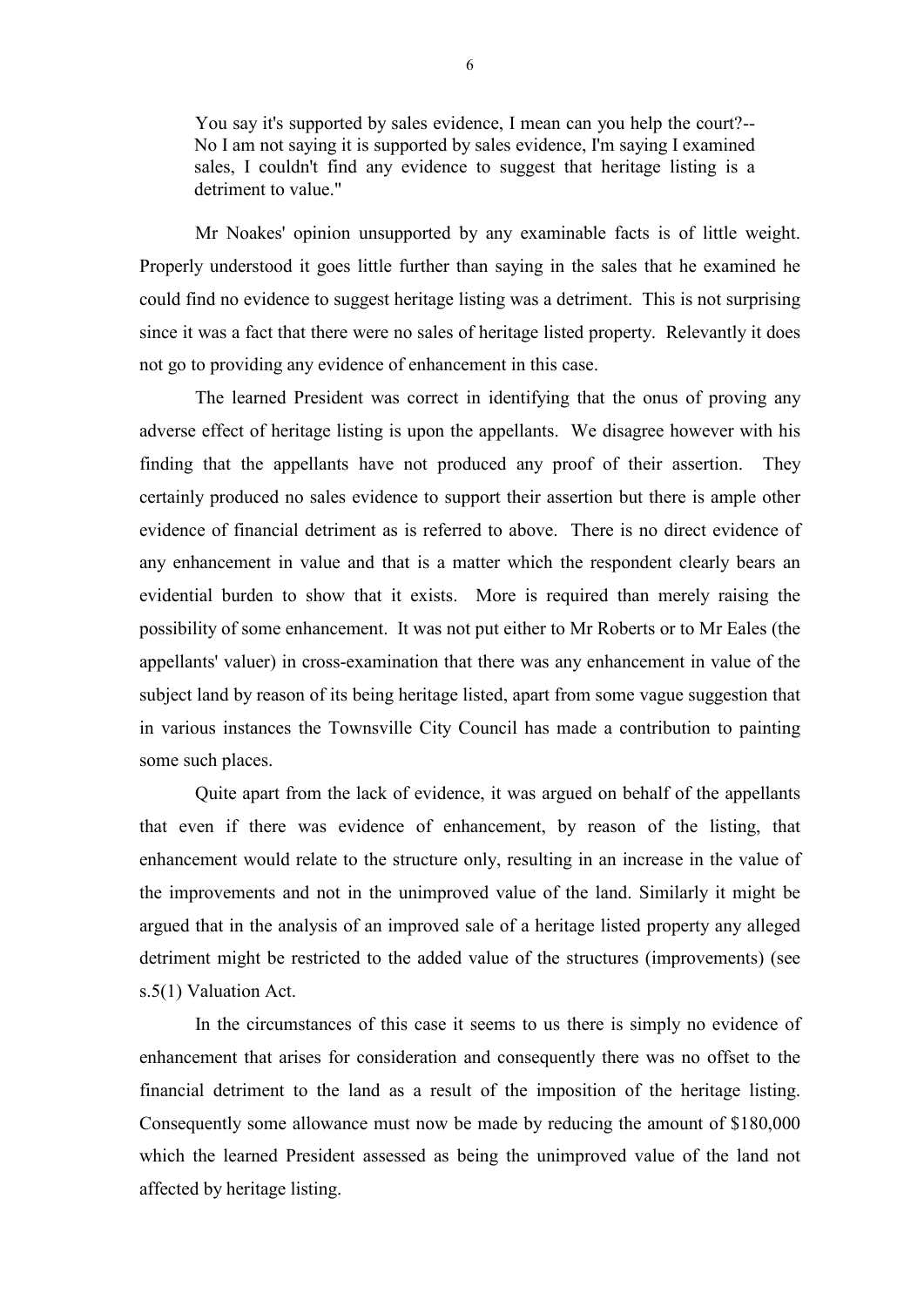### **Appropriate Allowance for Detriment**

Mr Eales' unimproved valuation of the subject land, as presented to the Land Court was \$145,000. That valuation had been made on the basis that the heritage listing deleteriously affected the land. It was his opinion that the detriment would be in the order of 20%-25% of the unimproved value of the land free of the listing. The appellants were at that time contesting a valuation of \$200,000 which valuation was based on the opinion of Mr Noakes, that the heritage listing had no effect.

The evidence was that the increased valuation to \$200,000 had resulted from an amendment to an existing departmental policy with regard to the valuation of heritage listed properties.

Mr Eales, who had conducted the appellants' case in the Land Court, had called for the departmental policy notification to be tendered. The Land Court appeal in this matter had been heard concurrently with an appeal against a valuation of adjoining land and the tendered notification was accepted as an exhibit on the file of that other appeal. It has now been sighted by the Court. The notification is titled "Valuation of Land Subject to Listing on a Heritage Register" dated 29 January 1996 to take effect from 30 January 1996. The direction contained within that notification is as follows:

"A valuation of a **heritage listed** property made under the *Valuation of Land Act* 1944 for rating and taxing purposes must reflect the effects of the listing."

Note 2 in the notification suggested as follows:

"The valuation of residential land, where valued under section 17 of the *Valuation of Land Act* 1944, may be unaffected by Heritage listing, while the balance may be determined by deducting the added value of improvements from the price of the listed properties to arrive at a basis."

As we would interpret Note 2, it suggests that the effect of heritage listing may be established for individual properties, through analysis of sales of those properties. We would agree that any available sales evidence of heritage listed property must be analysed if the effect of heritage listing on market value is to be proved and applied. Caution needs to be used however, in our opinion, in the assessment of "added value" of improvements, in that it is the value which the improvements add to land which is heritage listed which needs to be established, and not the value which the improvements would have added to the land if it had not been heritage listed. In other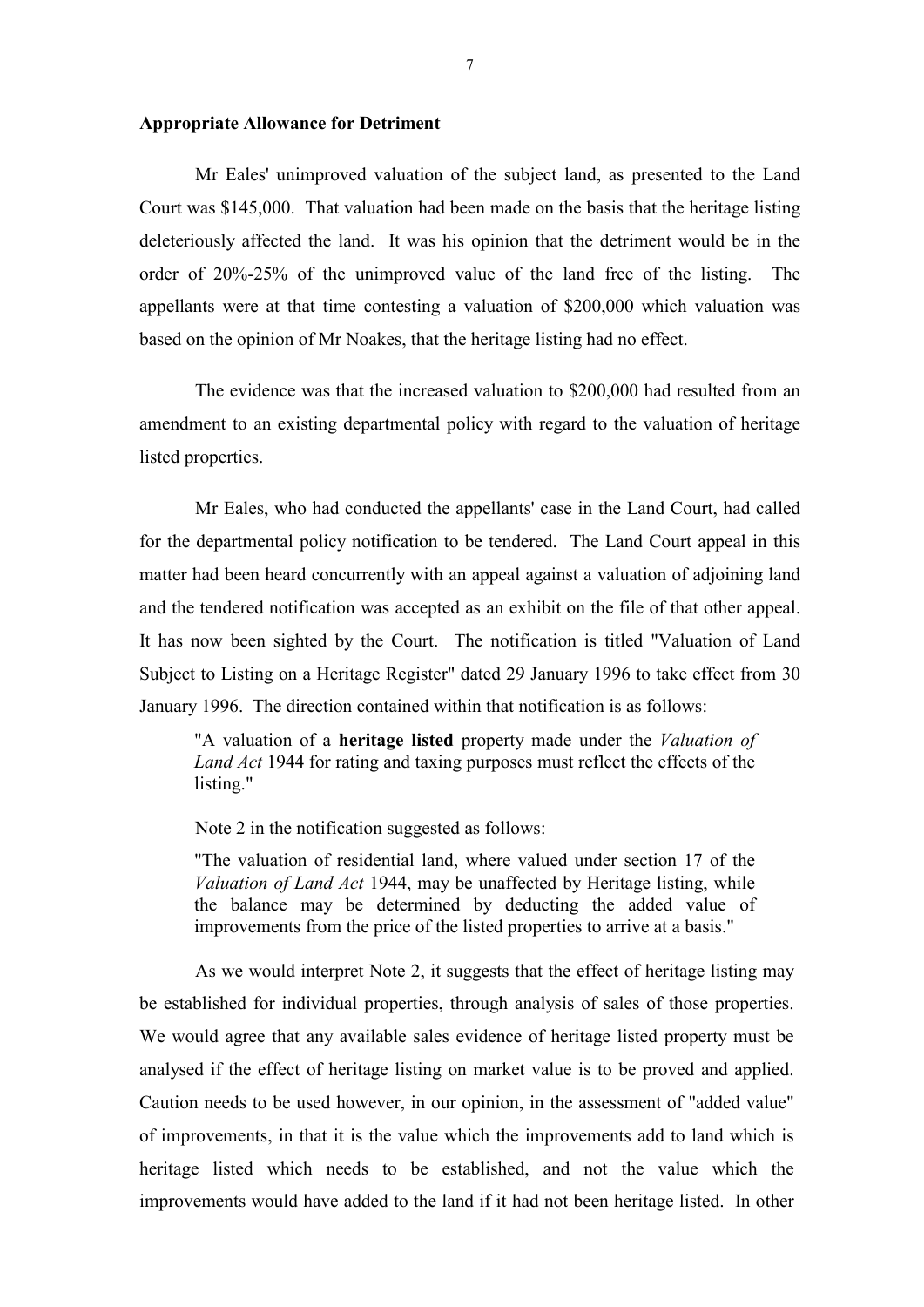words, it would defeat the purpose of the analysis if the added value of the improvements was established, in the analysis of a sale of a heritage listed residential property, simply by deduction, from the improved sale price, of a land value established from market evidence of unfettered vacant land.

Interestingly, Note 3 in the departmental notification suggests as follows:

"The unimproved value for statutory purposes derived from the sale of a heritage listed property can never be greater than the value of a similar parcel of land which has no heritage listing. (Basis - the added value forms part of the building - not the land)."

While it may be that it would occur only in exceptional cases such as where the historical importance of land relates more to the "place" than to the improvements, we are unable to accept that, just as a heritage listing may have a deleterious effect on land, such a listing would be incapable of also having an effect enhancing the value of certain lands over and above their market value free of heritage listing.

In the *Queensland Club* matter (supra) this Court had this to say at p.221:

In this case the valuer must put from the mind that as at 31st March, 1989, the fact that the Queensland Club existed, or ever existed, but for no other reason than to see the land in its virgin state but as zoned and in the existing environment. Once this scene has been set, the making of the valuation would indeed be conducted in a vacuum if any statutory restrictions (or advantages) attaching to the use of that land (no matter the historical happenings which created those restrictions or advantages, whether related to the local environment or confined within the boundaries of the particular site) and which had an effect on "the capital sum which the fee simple of the land might be expected to realise if offered for sale", were to be ignored. If the valuation was conducted in such a vacuum the result would be plainly wrong."

In this case there was no suggestion by Mr Noakes that the land had been enhanced in value by the heritage listing, but instead that it had not been adversely affected. In other words, he would have expected the subject property to have sold for no more, or no less, than a hypothetically directly comparable residential property which had not been heritage listed. As we understood his evidence in the Land Court, that opinion had something to do with the historical environment which existed on Melton Hill (the location of the subject property), in close proximity to the city centre. We can see some logic in the opinion that the market value of "Warringa" relates to the historical environment in which it exists.

We are not able to accept, however, that there is logic in the opinion that two hypothetically directly comparable residential properties, located in the same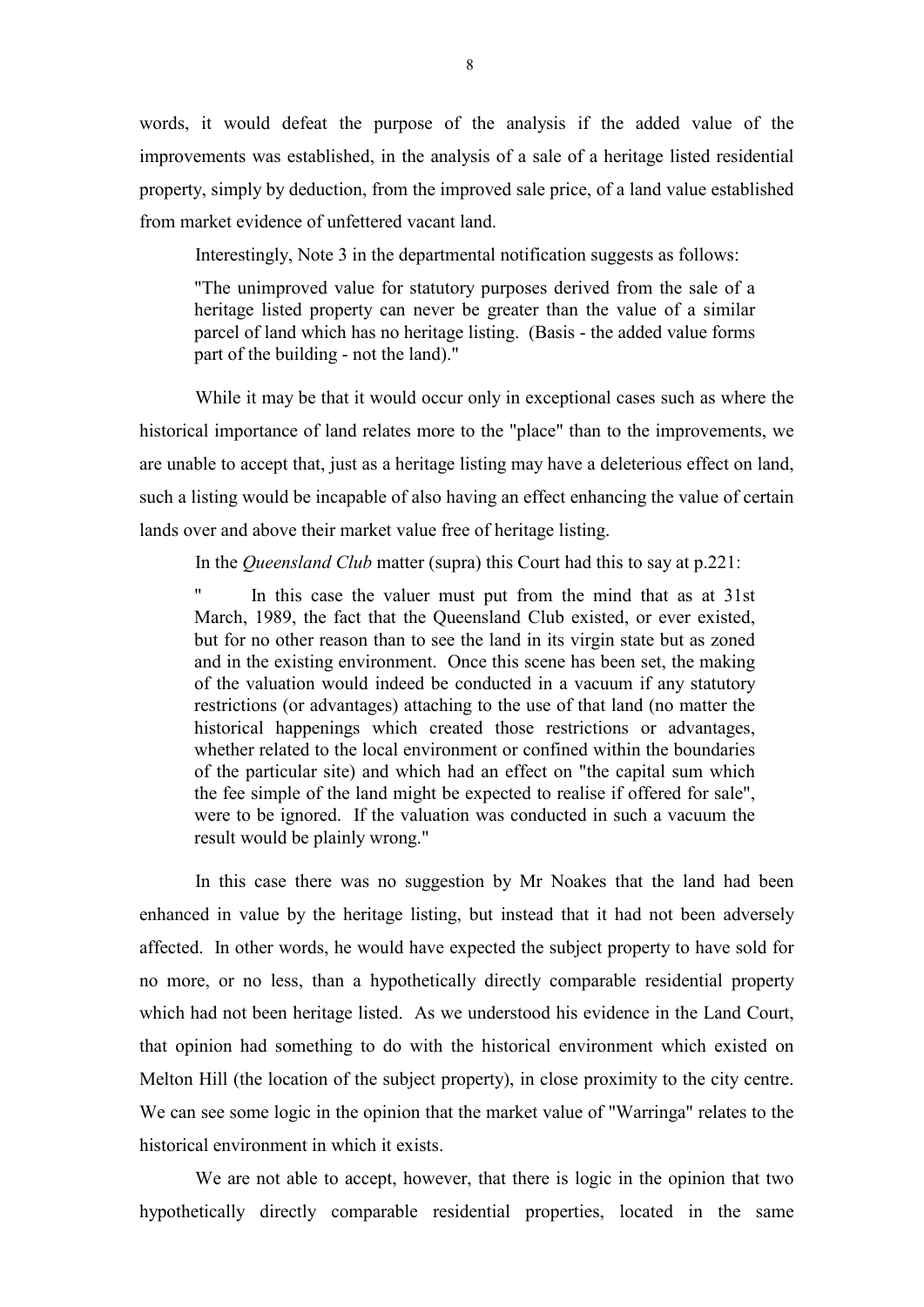environment, one with a heritage listing, and the restrictions on freedom of use and private enjoyment which that entails, would be seen as equally desirable in the marketplace as the other, which could be used and privately enjoyed free of bureaucratic interference and direction.

The difficulty is of course the assessment of what the difference in value might be, in the absence of convincing market evidence. A further difficulty is recognised in apportioning loss in value to a heritage listed improved property, between land and improvements.

The professional valuation evidence before us ranges from Mr Noakes' opinion of nil effect, based on a "market survey" unsupported by market evidence, to Mr Eales' opinion of adverse effect of 20%-25%. Mr Eales provided no evidential basis for his professional opinion but we suspect he saw it as fair to have reinstated the apparent 25% allowance previously applied to the valuation of the property, before the amended departmental policy came into effect.

As we see the circumstances of the subject property, the nature of the dwelling appears to be in keeping with acceptable development of the site, if its potential was limited to exclusive use for purposes of a single dwelling house (s.17 of the Valuation Act). While the disadvantages of the location were well exposed in the Land Court, that location has provided a heritage orientated environment which has been seen by the planning authority to be worthy of protection. The level of value of the site unencumbered by the listing appears to be influenced by that environment as well as the residential amenity provided by the elevation, outlook and proximity to the city.

In contrast with a situation where, for example, a heritage listing was intended to preserve a "worker's cottage" on a large otherwise valuable residential site, we see the effect on the land value in the subject case to fall within the lower spectrum of probable effect but an effect more identifiable than nominal.

Borrowing the words of Devlin J in *Biggin v. Purmanite* (supra) this is a case where "the court must do the best it can" and we have decided that, based on an unencumbered valuation of \$180,000, an encumbered value of \$160,000, rounded from a discount of 10%, reflects our appreciation of the probable effect of loss of freedom of choice in the use and quiet enjoyment of the land content of "Warringa".

### **Order**

The appeal is allowed.